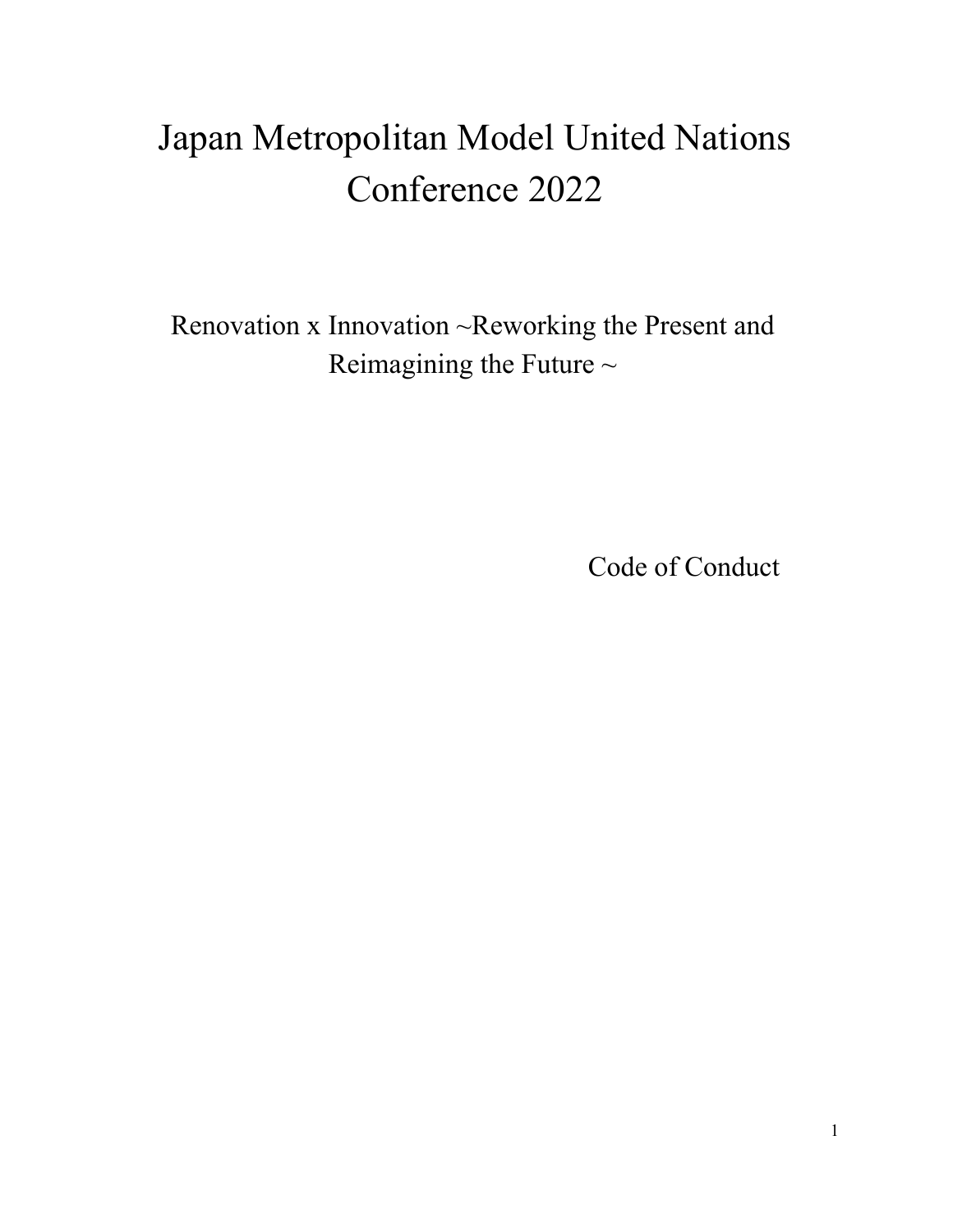## JMMUN Code of Conduct Table of Contents

| 3              |
|----------------|
| 3              |
| 3              |
| 3              |
| $\overline{4}$ |
| 6              |
| 6              |
| 6              |
| $\tau$         |
| 7              |
| 8              |
|                |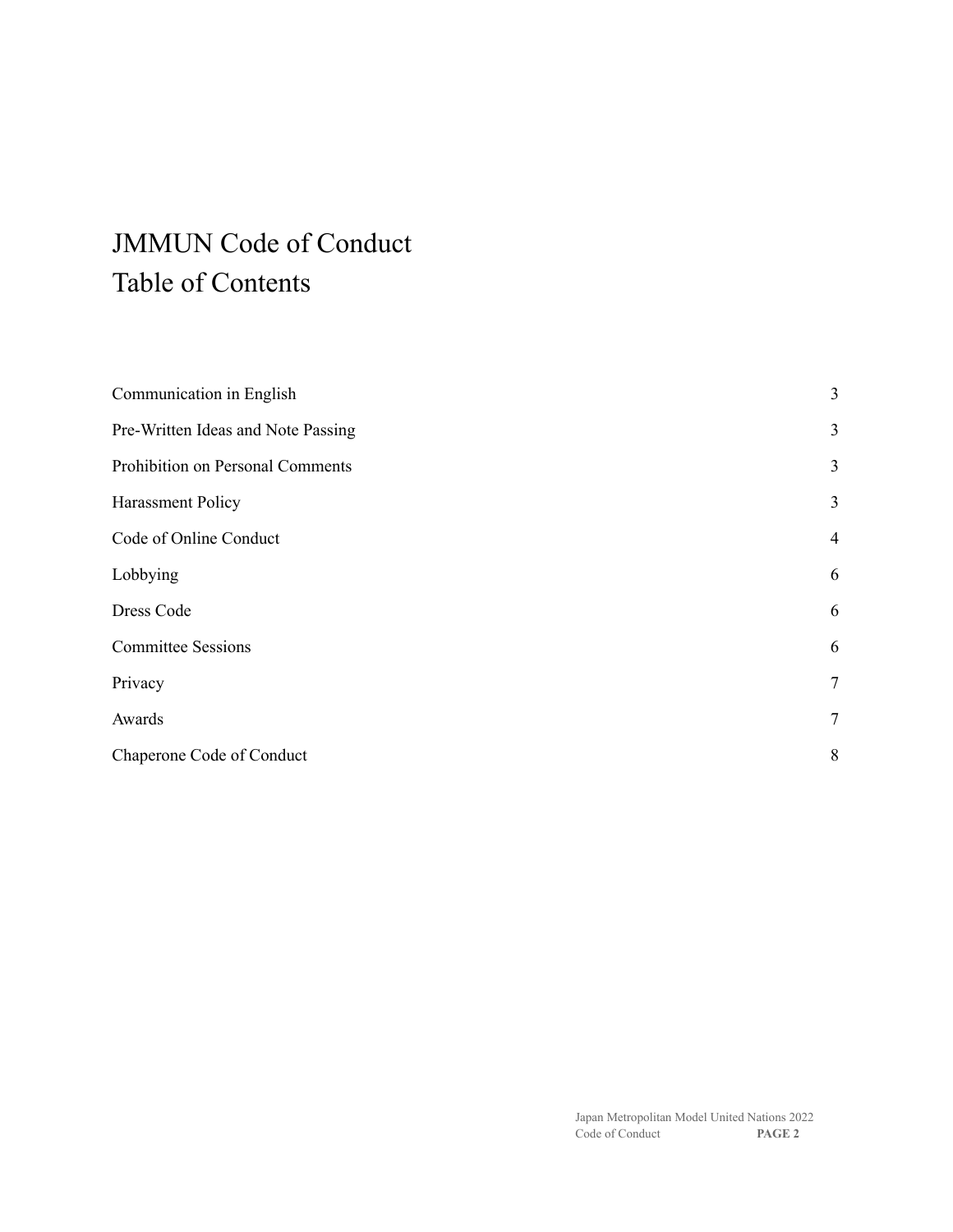## <span id="page-2-0"></span>Communication in English

The conference will be conducted in English. Delegates must use English in both formal and informal sessions at all times. Any Japanese or any other language spoken during a conference session may result in a warning from the dais. Note passing must not be conducted in any language other than English. Online note passing will be conducted in Zoom chat. Any note found that is not in English will be deleted by the dais without notice. JMMUN chairs will provide assistance for English by speaking in both English and Japanese in the Beginner committees when necessary.

## <span id="page-2-1"></span>Pre-Written Ideas and Note Passing

Delegates are NOT permitted to share pre-written ideas, draft resolutions, or clauses. When the dais becomes aware of documents written or shared between delegates of other countries before the start of the conference, they will warn the delegates who attempted to use them.

## <span id="page-2-2"></span>Prohibition on Personal Comments

The content of notes and all other communication used by delegates at the conference must remain strictly related to the topics being discussed in the committee. Personal conversation through private messages is absolutely forbidden. Any personal comments directed at a delegate or attempts to ask about a delegate's private information may be viewed as harassment and will thus be strictly punished according to the Code of Online Conduct for this conference (see the Code of Online Conduct below).

## <span id="page-2-3"></span>Harassment Policy

Delegates are strictly prohibited from harassing other delegates, chairs, or staff in any way. If a delegate feels harassed during the conference, they should contact a chair or teacher immediately. Chairs will notify the secretaries about the situation, and the secretaries will alert teachers (who will also be present in the committees). Delegates accused of harassment may be exempted from consideration for awards. Furthermore, their teachers will be contacted by teachers from Senzoku Gakuen. While JMMUN may not be able to resolve all disagreements that come up during conferences, we are dedicated to creating an environment where all delegates feel safe to participate.

## Dress Code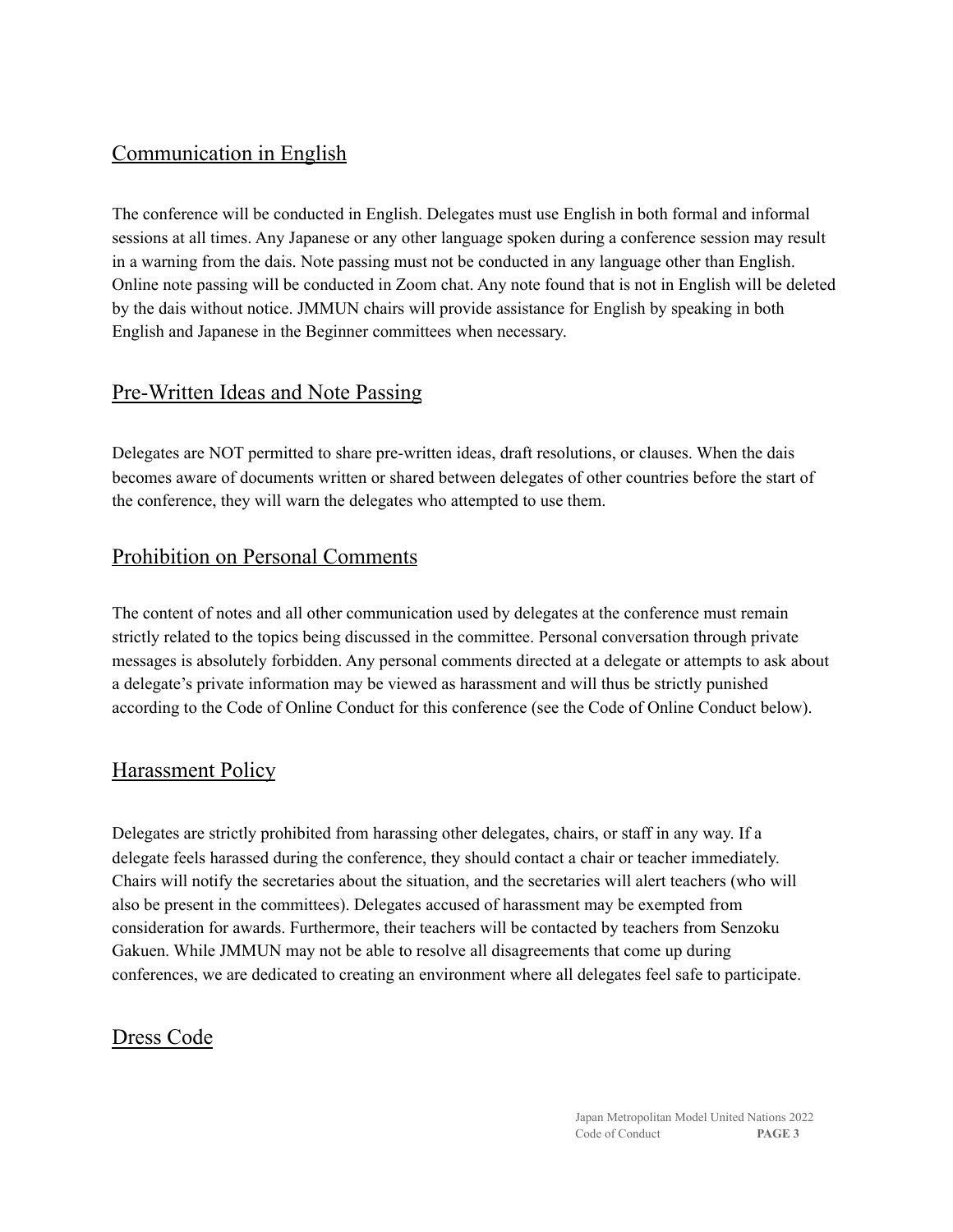Delegates are required to participate in formal appropriate wear, such as suits or school uniforms. Even though you may be participating from your home, we ask that you attempt to follow the same etiquette that delegates of the UN have been following when they participate remotely during the pandemic.

## <span id="page-3-0"></span>Code of Conduct (In-Person)

1. Nametags

Delegates must wear their name badges at all times. Name badges are the only identification recognized by the JMMUN staff and other officials. Nametags must be kept visible at all times.

There are QR codes at the back of the name tags used for location tracking. When entering rooms, please hold up the QR codes at the iPads situated at the entrance. This will enable JMMUN staff to track your activity, which may be used in case a delegate is diagnosed with COVID-19.

2. Laptop/Cell Phone Policy

Delegates are encouraged to use electronic devices for writing draft resolutions, but all devices must be turned off during MOD. JMMUN is NOT responsible for lost or stolen property.

3. Trash

Delegates may use the trash cans in the venue. After each committee session, each delegate is to clean his/her own area before leaving the room. When using the trash cans in the venue, each delegate must separate their trash and put their garbage in the correct trash can.

#### 4. COVID Precautions

- a. Please keep your mask on at all times and stay socially distanced.
- b. Since we are going to keep some windows open, the conference rooms may feel cold. Please bring jackets if you are worried about the room temperature.
- c. Please refrain from shouting in order to prevent the spread of COVID.
- 5. Lunch

All delegates must bring their own lunches.

6. Shoes

Delegates do not have to bring slippers to school.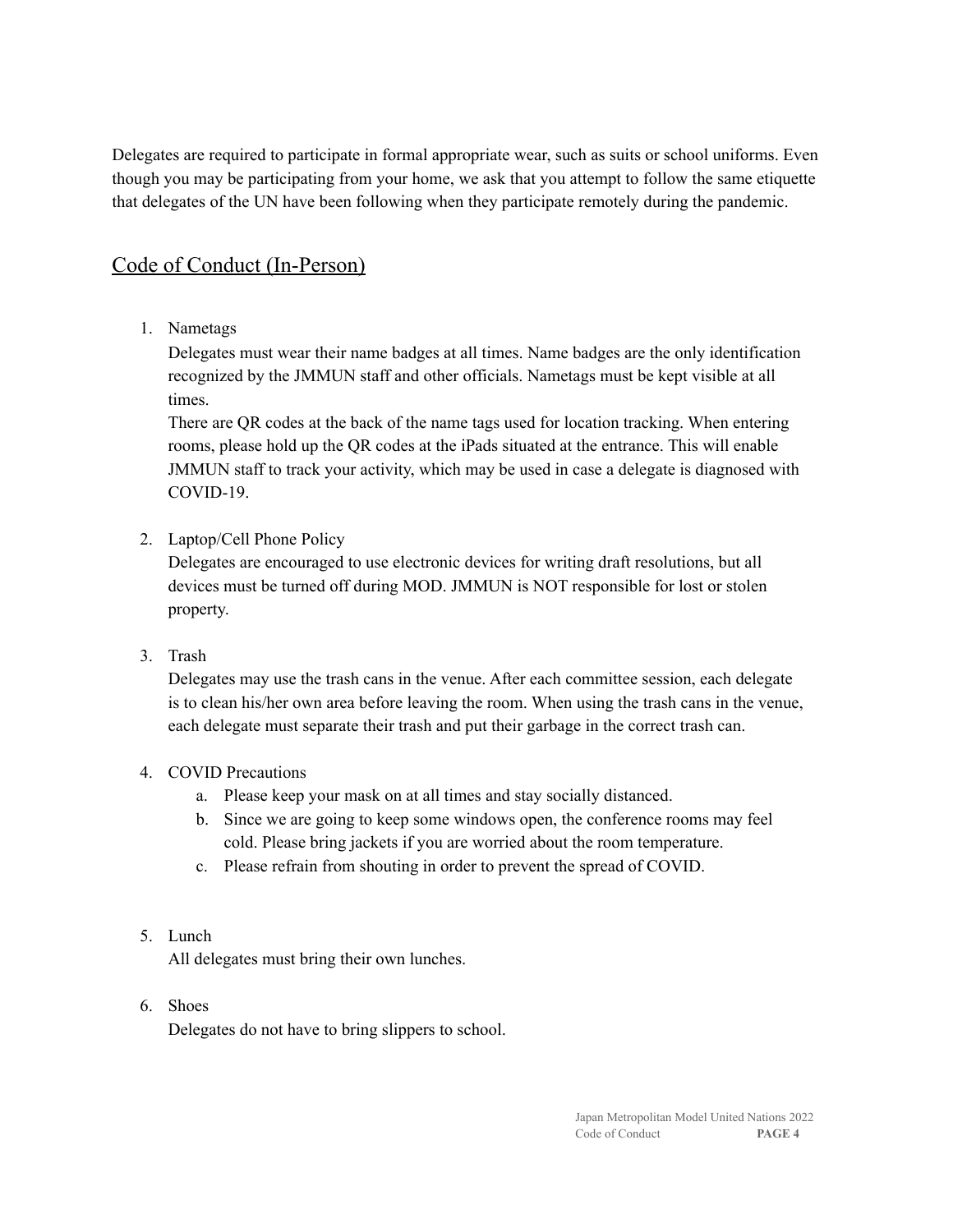## Code of Conduct (Online)

In order to ensure the safety of students participating in JMMUN, our conference has a strict policy regarding what can and cannot be done online. In cases where this policy is violated, we will first warn delegates. If the behavior continues, we may be forced to eject students from the conference. In cases where delegates' privacy has been violated, Senzoku teachers will contact teachers at the school of the offending student.

- 1. Online Manners and Privacy Rules
	- a. Delegates are discouraged from exchanging personal information during committee sessions, including social media usernames. Only during break can delegates chat with other participants about matters unrelated to their agenda. JMMUN 2022 will have an online social for after the second day of the conference where delegates may freely exchange their contact information.
	- b. Delegates are only allowed to use the Zoom chat function in two different cases:
		- i. The delegate can make a general comment to the committee when a technical difficulty prevents them from responding through video chat. For example, if a delegate's mic does not work when their turn to speak comes, they can alert the committee with a comment such as "I'm having mic troubles."
		- ii. Direct messages to other delegates and the chairs are allowed at any time. This will take the place of note passing at a typical MUN conference. However, when sending direct messages, delegates are asked to follow the rules below.
	- c. Rude, inappropriate, or intimidating comments are strictly prohibited. Please act in a professional way that befits a delegate of the United Nations.
	- d. Only JMMUN Press members are allowed to take screenshots, pictures, videos, or audio recordings. Delegates are strictly prohibited from turning any of the images or audio from the conference into shareable digital media such as videos or photos. If you use other software that turns audio from the cointo text (i.e. transcription software), sharing of that text is prohibited.
	- e. Comments or behavior that show a mocking or prejudicial attitude toward a specific nation, race, ethnicity, gender, gender expression, sexual orientation, or religious affiliation are not allowed. If in any case a delegate performs such behavior, they may be prohibited from participating in the rest of the conference.
- 2. Using Zoom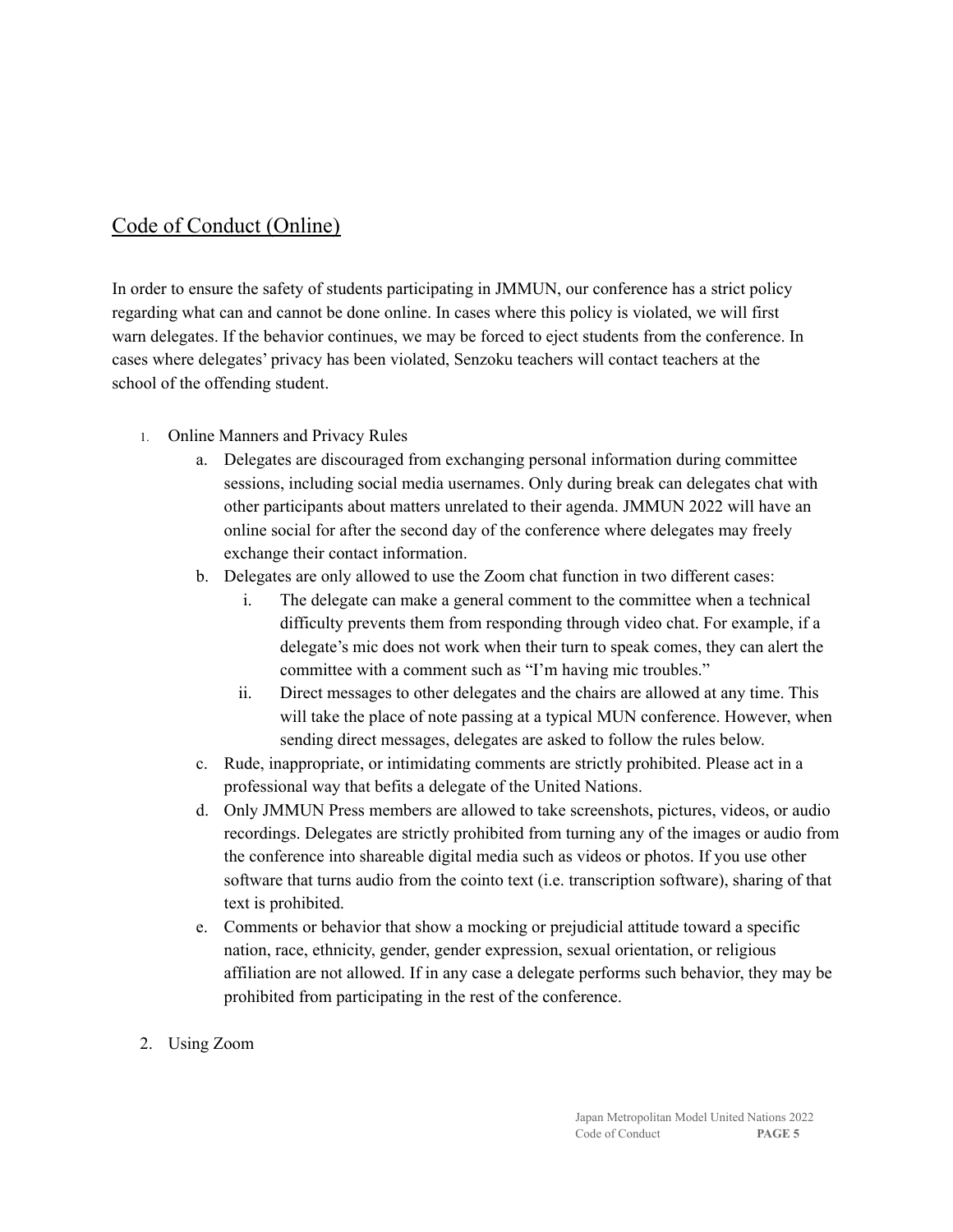- a. Delegates must keep their microphones off until the chair recognizes them. We recommend all delegates to use earphones during the conference to avoid howling.
- b. Delegates must change their Zoom username to their country's name and their own name. We also recommend delegates to change their Zoom name after delegates move into blocs. Zoom names are the only identification recognized by the JMMUN staff and other officials. If you do not update your name, you may end up in the wrong place.
	- i. Format (Before joining blocs): Country Name (Full Name)
		- Sample: Afghanistan (Hanako Senzoku)
	- ii. Format (After joining blocs): BLOC 1/Country Name (Full Name)
		- Sample: BLOC 1/Afghanistan (Hanako Senzoku)
- c. When problems occur, delegates should first contact their chair using a direct message in Zoom or an email for a more complex problem. If the problem is not resolved through this method, please contact the JMMUN administrator by email ([jmmunadmin@senzoku.ac.jp](mailto:jmmunadmin@senzoku.ac.jp)) or google form ([https://forms.gle/ruSq5sqDhXSsuAmi8\)](https://forms.gle/ruSq5sqDhXSsuAmi8). You may also contact the school (080-3258-0249).
- d. Delegates must turn on their cameras at all times. This is the only way the JMMUN staff can confirm that delegates are fully participating in the conference.
- e. If your Zoom connection or internet connection is cut during the conference, please exit and reenter the Zoom meeting. If this does not work, please email the JMMUN staff. You may need to contact us via cell phone if your home internet connection is not working.
- f. It may be advisable to turn off other electronic devices in order to mitigate network troubles.
- g. Delegates are advised to have a backup electronic device (such as a smartphone with Zoom installed) by which they can access their committee if they have trouble with their primary device.
- 3. Usage of the Internet
	- a. Delegates must not use the internet for researching additional information during the conference. While you may be tempted to gather new information during committee sessions, this is not allowed at a typical MUN conference, so we ask you to focus on what is happening in the committee, not on doing new research. Please make sure to finish your research by the day of the conference.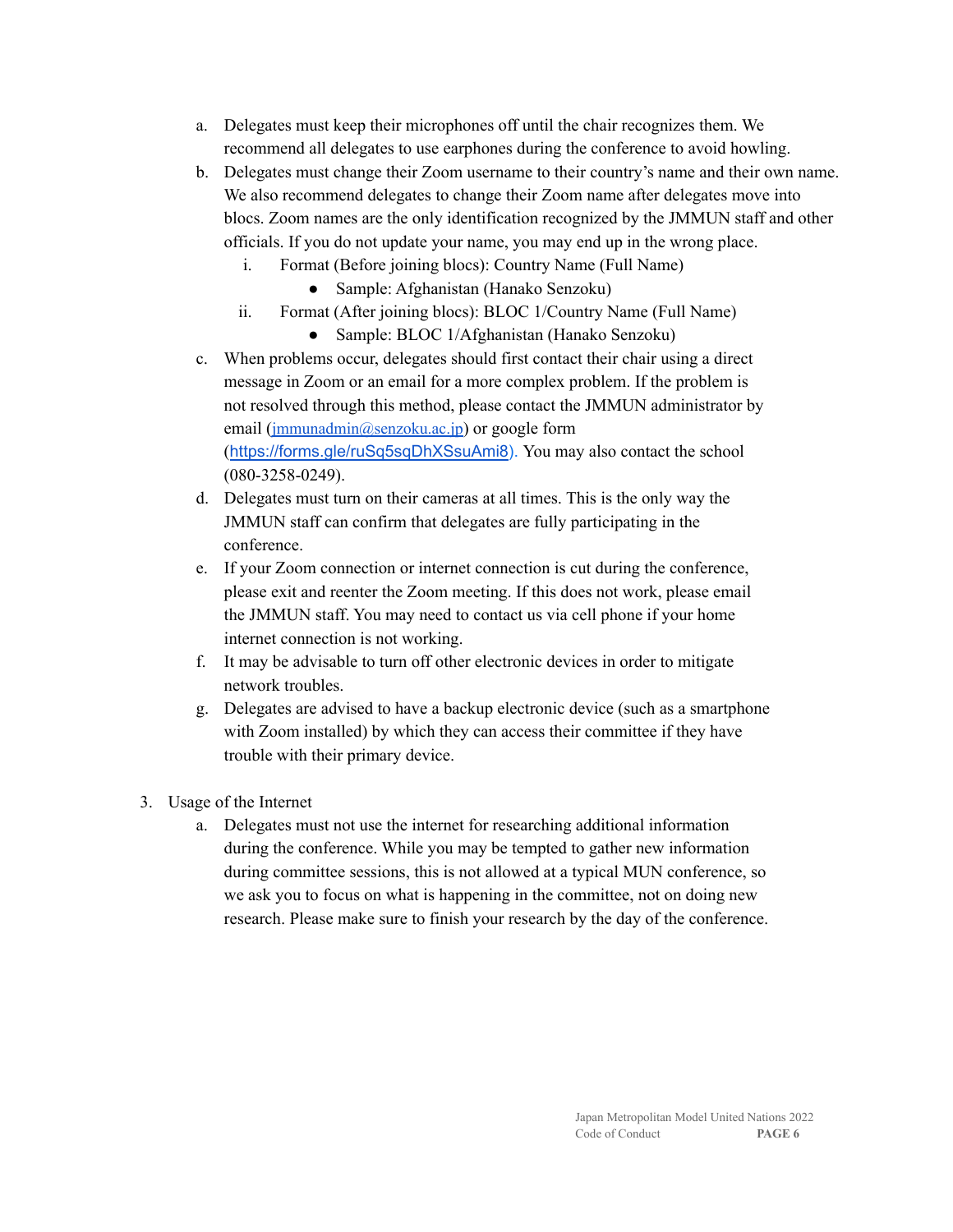## <span id="page-6-0"></span>Lobbying

Delegates are not permitted to lobby before committee sessions start. "Lobbying" refers to direct communication in which a delegate tries to push their own ideas or countries'stance on other delegates with the aim of gaining influence in the committee. Any lobbying found may result in a warning by JMMUN staff. This includes making a JMMUN social media account prior to the conference and discussing with other participants from the same school.

## <span id="page-6-1"></span>Committee Sessions

With the exception of unmoderated caucuses, direct dialogue between delegates will not be permitted during committee sessions on platforms other than Zoom. During POIs and other instances where a delegate wishes to speak, all delegates must wait until the dais gives permission. When in voting blocs, note passing and any other form of communication between delegates will not be permitted.

## <span id="page-6-2"></span>**Privacy**

All delegates must sign a form agreeing to allow pictures and screenshots taken by JMMUN Press members prior to the conference. These images may be used in future pamphlets or on the JMMUN website. Those who cannot agree to this will have to send an email to the JMMUN committee beforehand. Any delegate not agreeing to these terms will be able to keep their cameras turned off at all times.

#### <span id="page-6-3"></span>**Awards**

The JMMUN committee will acknowledge delegates who do a superb job of representing their country. Although awards are presented at the end of the conference, this should not be the sole purpose of attending a Model UN conference.

Awards may be granted to delegates who show they are able to do the following:

1. represents their assigned country, realistically conveying a thorough understanding of the country's policies

2. conducts themselves in a diplomatic manner during formal and informal debate